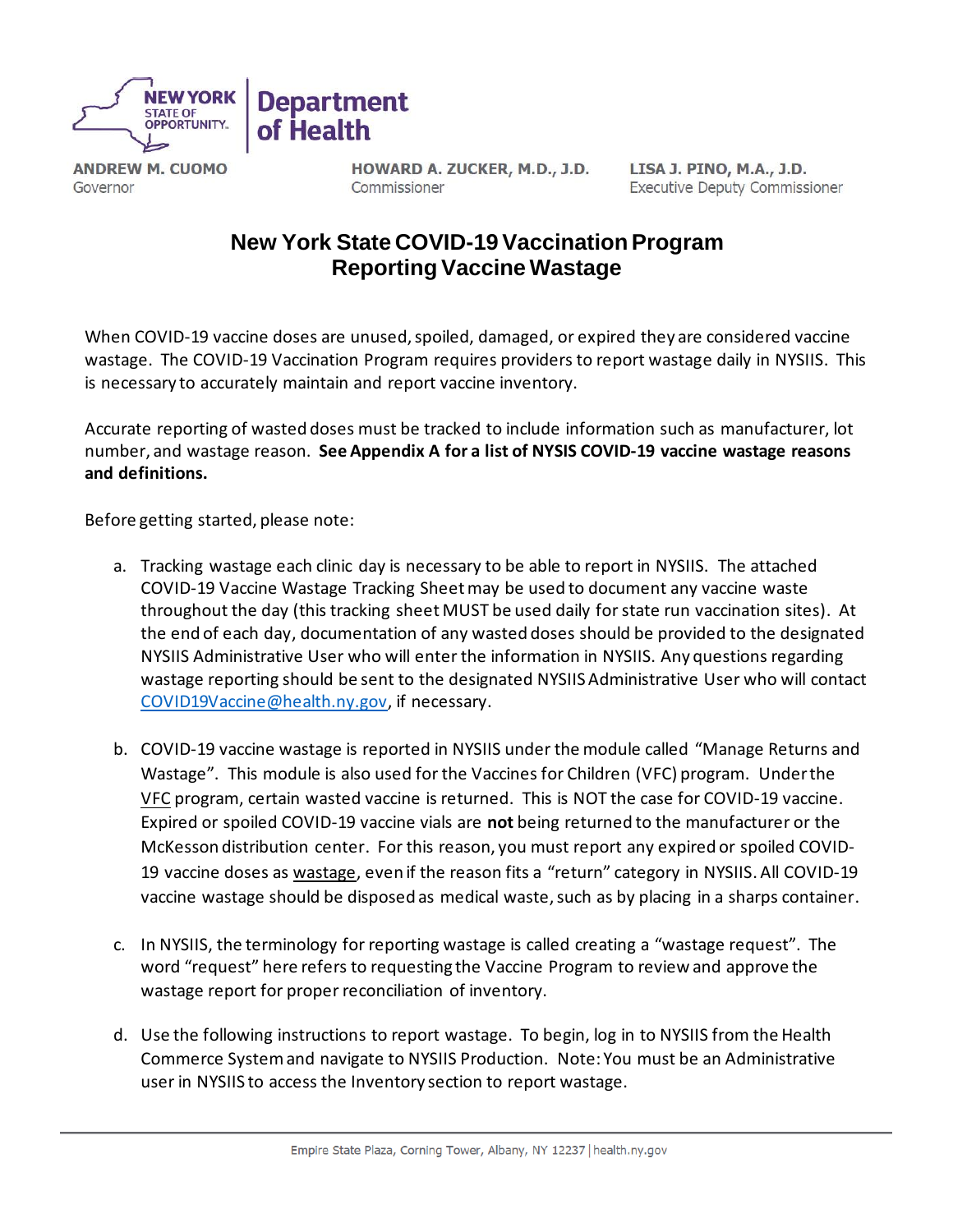## Creating a Wastage Request in NYSIIS

<span id="page-1-0"></span>Step 1: From the NYSIIS Home Page, click on **Manage Returns and Wastage** under the **Inventory** section on the side menu pane[l \(Figure](#page-1-0) 1).



*Figure 1*

Step 2: On the **Manage Returns and Wastage Requests** scree[n \(Figure 2\)](#page-1-1), click on **Create Request** to create a new Wastage Request.

| <b>Manage Returns/Wastage Requests</b>                         |                                   |                 |                |  |  |  |
|----------------------------------------------------------------|-----------------------------------|-----------------|----------------|--|--|--|
|                                                                |                                   |                 | Create Request |  |  |  |
| <b>Current Returns/Wastage</b>                                 |                                   |                 |                |  |  |  |
| <b>User</b>                                                    | <b>Submit Date</b>                | <b>Status</b>   | Request<br>#   |  |  |  |
| <b>Historical Returns/Wastage</b><br>(last 30 days by default) |                                   |                 |                |  |  |  |
| Show Historical Requests by Date From:                         | 01/14/2021<br><b>Filte</b><br>To: | 02/13/2021<br>P | Refresh List   |  |  |  |
| <b>User</b>                                                    | <b>Submit Date</b>                | <b>Status</b>   | Request#       |  |  |  |
|                                                                | Figure 2                          |                 |                |  |  |  |

<span id="page-1-1"></span>Step 3: The bottom portion of the **Create Returns/Wastage** screen, or the *Public Lots Available* section (Figure 3), displays a table to record the quantity of each lot of COVID-19 vaccine that is to be reported as wastage, along with the reason.

- a. Identify the Lot that had wasted doses
- b. Select a Wastage Reason. **Do not choose any reason listed under 'Returns', only use 'Wastage' reasons. See Appendix A for a list of NYSIS COVID-19 vaccine wastage reasons and definitions.**
	- If you have more than one reason for a given lot, click Add Line (will add same vaccine information below). Two duplicate lots cannot be listed with the same Returns/Wastage Reasons for both.
- c. Enter the number of wasted doses in the "Quantity" box. You cannot enter a quantity that exceeds the number of Doses on Hand.

COVID-19 Vaccine Wastage Reporting Guidance, Updated 2-15-21 Page **2** of **6**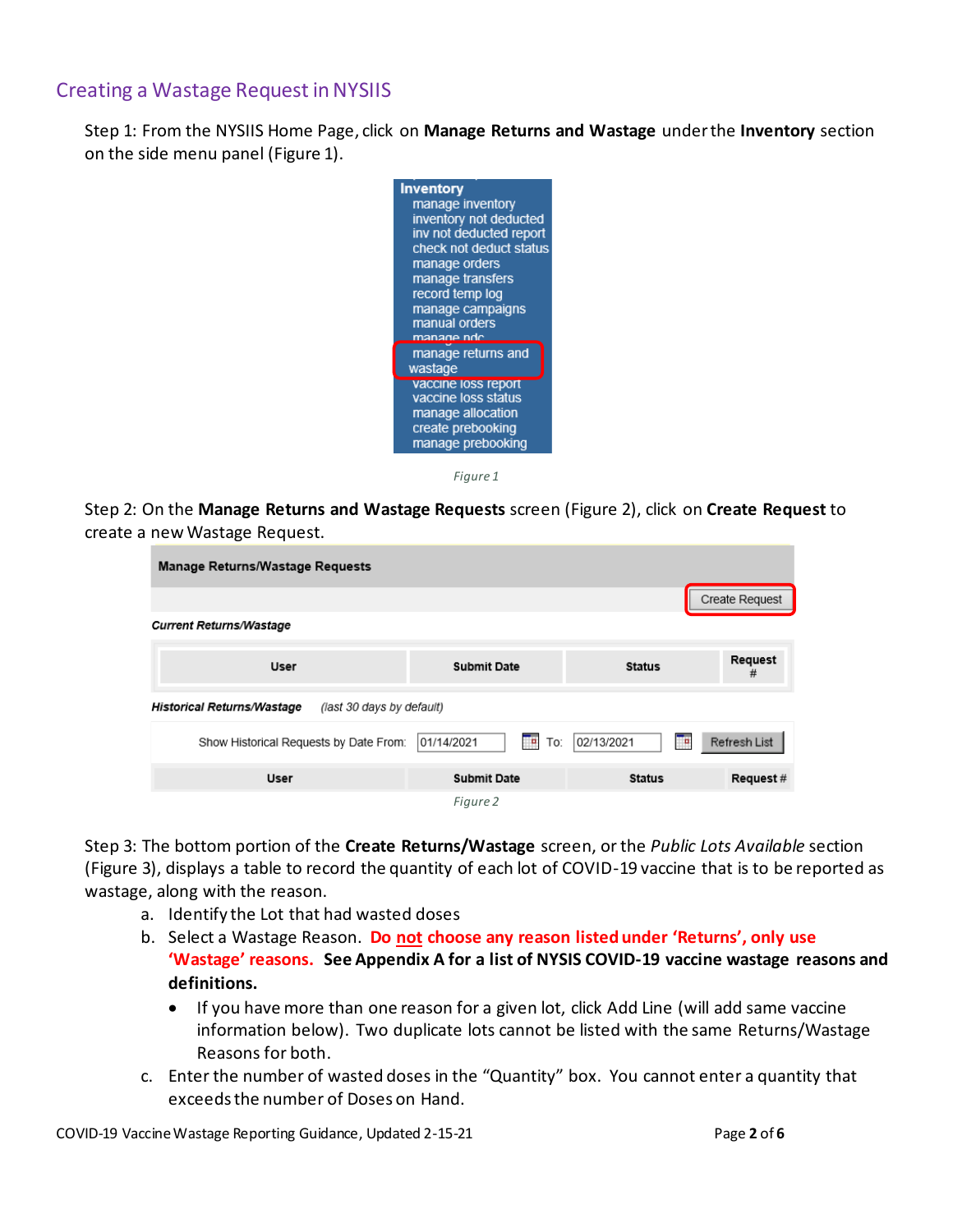**Note:** This area displays all of your public lots with a quantity > zero in order of expiration date. This includes expired, not expired, active and inactive public lots. Lots that are listed in red have been expired >6 months.

| <b>Public Lots Available</b>   |                                           |                   |               |                                  |                            |                                                                                                                                                    |          |                 |
|--------------------------------|-------------------------------------------|-------------------|---------------|----------------------------------|----------------------------|----------------------------------------------------------------------------------------------------------------------------------------------------|----------|-----------------|
| <b>Trade Name</b>              | Packaging                                 | <b>NDC Number</b> | Lot<br>Number | <b>Expiration</b><br><b>Date</b> | <b>Doses</b><br>on<br>Hand | <b>Returns/Wastage Reason</b>                                                                                                                      | Quantity | <b>Add Line</b> |
| Pfizer COVID-<br>19 Vaccine    | Pfizer COVID-19<br>Vaccine, 975 dose      | 59267-1000-02     | FI 3246       | 04/30/2021 1                     |                            | --Returns--                                                                                                                                        |          | Add I ine       |
| Pfizer COVID-<br>19 Vaccine    | Pfizer COVID-19<br>Vaccine.975 dose       | 59267-1000-02     | EL3248        | 04/30/2021                       | 391                        | Expired<br>Expired-Shortened expiration date<br>Failure to store properly upon receipt                                                             |          | Add Line        |
| Pfizer COVID-<br>19 Vaccine    | Pfizer COVID-19<br>Vaccine.975 dose       | 59267-1000-02     | EL9266        | 05/31/2021                       | 220                        | Equipment failure (refrigerator/freezer)<br>Natural disaster/Power Outage                                                                          |          | Add I ine       |
| Pfizer COVID-<br>19 Vaccine    | Pfizer COVID-19<br>Vaccine, 975 dose      | 59267-1000-02     | FL9264        | 05/31/2021 1                     |                            | Refrigerator too cold<br>Refrigerator too warm<br>Freezer too warm                                                                                 |          | Add Line        |
| Pfizer COVID-<br>19 Vaccine    | Pfizer COVID-19<br>Vaccine.975 dose       | 59267-1000-02     | FN6201        | 06/30/2021                       | 975                        | Spoiled- other<br>Recall<br><b>Deturned: Other</b>                                                                                                 |          | Add Line        |
| Moderna<br>COVID-19<br>Vaccine | Moderna COVID-19<br>Vaccine 10 MDV carton | 80777-0273-99     | 011L20A       | 07/03/2021 88                    |                            | --Wastage--<br>Broken vial/syringe<br>Lost or unaccounted for vaccine                                                                              |          | Add Line        |
| Moderna<br>COVID-19<br>Vaccine | Moderna COVID-19<br>Vaccine 10 MDV carton | 80777-0273-99     | 012L20A       | 07/06/2021                       | 223                        | Non vaccine product (e.g., IG, HBIG, Dil)<br>Open vial but all doses not administered<br>Vaccine drawn into syringe but not admin<br>Wasted: Other |          | Add I ine       |
| Moderna<br>COVID-19<br>Vaccine | Moderna COVID-19<br>Vaccine 10 MDV carton | 80777-0273-99     | 029L20A       | 07/13/2021                       | 304                        | $\checkmark$                                                                                                                                       |          | Add Line        |

*Figure 3*

d. Enter a Request Note to describe the waste being reported. This is **required** if you have selected "Wasted: Other." (Figure 4)

| <b>Request Notes:</b>        |                                                                                                                    |                   |                      |                                  |                                   |                                 |              |          |                 |
|------------------------------|--------------------------------------------------------------------------------------------------------------------|-------------------|----------------------|----------------------------------|-----------------------------------|---------------------------------|--------------|----------|-----------------|
|                              | Enter text 150 character maximum.                                                                                  |                   |                      |                                  |                                   |                                 |              |          |                 |
| longer than 120 hours)       | Unable to draw 6th dose from 70 vials.<br>One vial (6 doses) nonviable due to passed Beyond Use Date (refrigerated |                   |                      | ∧                                |                                   |                                 |              |          |                 |
| <b>Public Lots Available</b> |                                                                                                                    |                   |                      |                                  |                                   |                                 |              |          |                 |
| <b>Trade Name</b>            | Packaging                                                                                                          | <b>NDC Number</b> | Lot<br><b>Number</b> | <b>Expiration</b><br><b>Date</b> | <b>Doses</b><br>on<br><b>Hand</b> | <b>Returns/Wastage Reason</b>   |              | Quantity | <b>Add Line</b> |
| Pfizer COVID-<br>19 Vaccine  | CARTON, 195 MULTI-<br><b>DOSE VIALS</b>                                                                            | 59267-1000-<br>02 | xyz123               | 12/31/2021 751                   |                                   | Lost or unaccounted for vaccine | $\checkmark$ | 70       | Add Line        |
| Pfizer COVID-<br>19 Vaccine  | CARTON, 195 MULTI-<br><b>DOSE VIALS</b>                                                                            | 59267-1000-<br>02 | xyz123               | 12/31/2021 751                   |                                   | Wasted: Other                   | $\checkmark$ | 6        | Delete Line     |
|                              |                                                                                                                    |                   |                      |                                  | Figure 4                          |                                 |              |          |                 |

Step 4: Once all daily waste has been entered through selecting *Reason*, entering *Quantity,* and adding a *Request Note,* click on **Save and Submit***.* Note: if you click Save, the request is not yet submitted. You must submit for the request to be processed to update your inventory.

a. A dialog box will appear which asks "Are you sure you want to submit list?"

Step 5: Confirm the information then click on *OK* to proceed (Figure 5).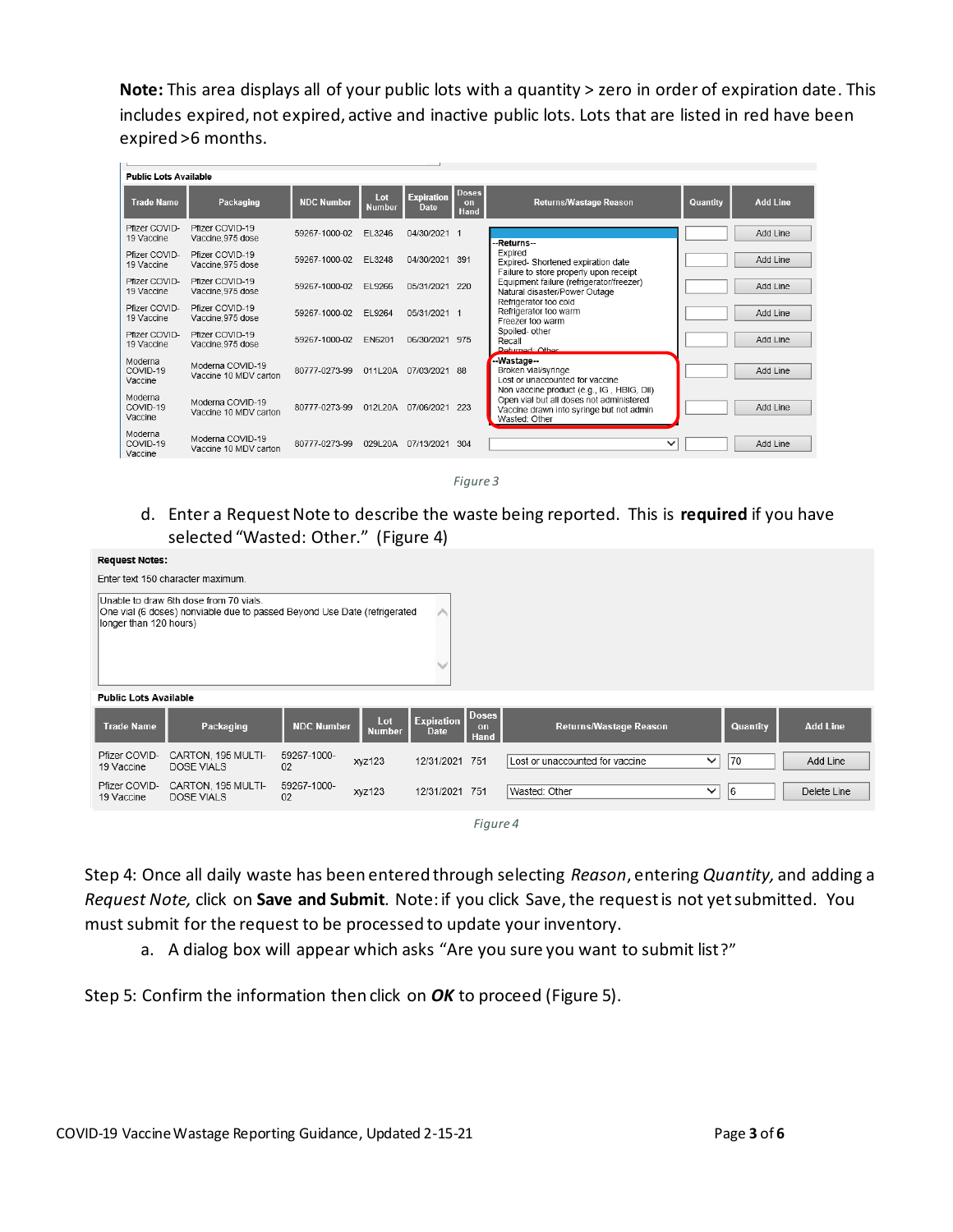#### **Create Returns/Wastage**

#### Are you sure you want to submit list?

| <b>Trade Name</b>          | Packaging                                                                                                                               | NDC Number        | Lot<br><b>Number</b> | <b>Exp Date</b> | Doses On<br>Hand | <b>Returns/Wastage Reason</b>      | <b>Quantity</b> |
|----------------------------|-----------------------------------------------------------------------------------------------------------------------------------------|-------------------|----------------------|-----------------|------------------|------------------------------------|-----------------|
| Pfizer COVID-19<br>Vaccine | CARTON, 195 MULTI-DOSE<br>VIAI S                                                                                                        | 59267-1000-<br>02 | xvz123               | 12/31/2021 751  |                  | Lost or unaccounted for<br>vaccine | 70              |
| Pfizer COVID-19<br>Vaccine | CARTON, 195 MULTI-DOSE<br>VIAI S                                                                                                        | 59267-1000-<br>02 | xvz123               | 12/31/2021 751  |                  | Wasted: Other                      | 6               |
|                            | Note: NYSIIS will automatically decrement doses from your inventory once the<br>returns/wastage request is "Final-Approved" by the VFC. |                   |                      |                 |                  | <br>Ok<br>                         | Cancel          |

*Figure 5*

### **IMPORTANT:** DO NOT ATTEMPT TO GO INTO YOUR PUBLIC INVENTORY AND MAKE MODIFICATIONS TO LOT QUANTITIES THAT WERE IMPACTED BY RETURNS/WASTAGE REQUESTS. **When your request reaches a "Final-Approved" status, your inventory will decrement automatically**.

Step 6: After the request has been submitted, you will be automatically redirected back to the *Manage Returns/Wastage Requests* screen (Figure 6).

- a. Your request will display in the *Current Returns/Wastage* section with a *Pending* status\*. The request has been submitted to the NYS Vaccine Program.
- b. Once the Vaccine Program opens your request, the status will change to *Under View by VFC.* Vaccine Program reviews requests each morning Monday-Friday.
- c. When the request is approved you will see a status of *Final-Approved*. **This is when the quantity deducts from your inventory.**
- d. If the Vaccine Program need the provider to modify the request (such as incorrect reason selected, or insufficient information provided) the status will change to *Denied*. Vaccine Program will contact you with instructions.
- \* **See Appendix B for a description of all request Statuses**

| <b>Manage Returns/Wastage Requests</b>                         |                         |                       |                |
|----------------------------------------------------------------|-------------------------|-----------------------|----------------|
|                                                                |                         |                       | Create Request |
| <b>Current Returns/Wastage</b>                                 |                         |                       |                |
| User                                                           | <b>Submit Date</b>      | <b>Status</b>         | Request<br>#   |
| Lyndsey Hoyt                                                   | 02/15/2021              | <b>PENDING</b>        | 13             |
| Lori Isabella-Rhoades                                          | 02/14/2021              | <b>FINAL-APPROVED</b> | 12             |
| <b>Historical Returns/Wastage</b><br>(last 30 days by default) |                         |                       |                |
| Show Historical Requests by Date From:                         | 01/16/2016<br>Τm<br>To: | 02/15/2021<br>▔       | Refresh List   |
| <b>User</b>                                                    | <b>Submit Date</b>      | <b>Status</b>         | Request#       |
| Julie Schenkman                                                | 07/15/2016              | <b>SHIPPED</b>        | 11             |
| Julie Schenkman                                                | 07/14/2016              | <b>COMPLETE</b>       | 10             |
|                                                                |                         |                       |                |

*Figure 6*

 $\pmb{\times}$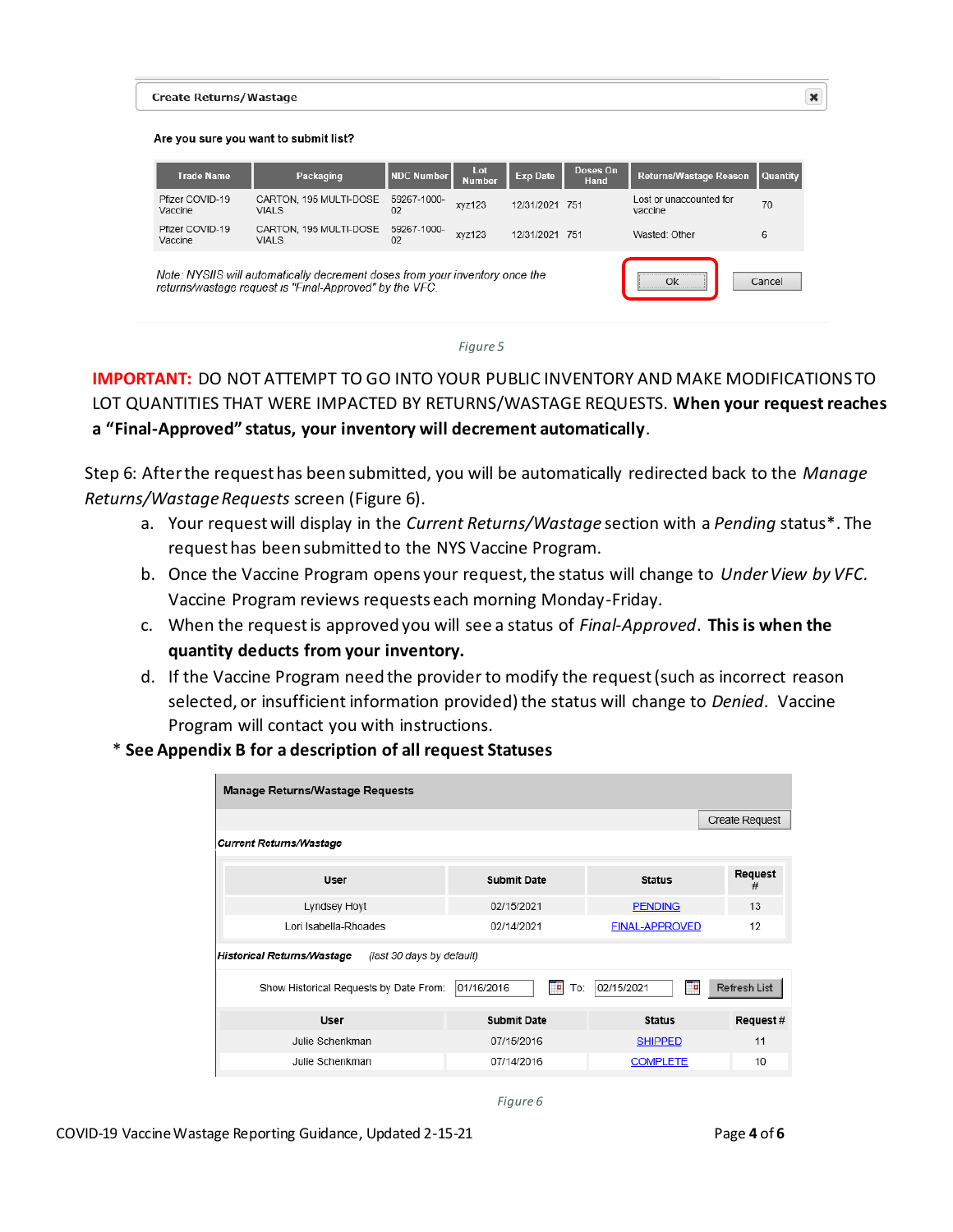# Appendix A NYSIIS Wastage Reasons and Definitions

| <b>Reason</b>                                      | <b>Definition/Example</b>                                                                                                                                                                    |
|----------------------------------------------------|----------------------------------------------------------------------------------------------------------------------------------------------------------------------------------------------|
| <b>Broken vial/syringe</b>                         | Vaccine vial or syringe that was damaged. Example: If an entire<br>Pfizer vial is lost, report 6 doses wasted.                                                                               |
|                                                    | Syringe dropped on floor.                                                                                                                                                                    |
| Lost or unaccounted for vaccine                    | Unable to draw standard dose count from a vial. For wastage<br>reporting this is 6 doses from Pfizer vial and 10 doses from<br>Moderna vial.                                                 |
|                                                    | Examples: If staff are only able to draw 5 doses from a Pfizer<br>vial, report 1 dose wasted. If staff are only able to draw 9<br>doses from a Moderna vial, report 1 dose wasted.           |
|                                                    | Vaccine that was lost or unaccounted for (such as a shipping<br>shortage).                                                                                                                   |
| Open vial but all doses not administered           | An open multi-dose vial of vaccine, with doses remaining that is<br>past the beyond use time. (Reminder: Doses must be used<br>within specified time frame after mixing or puncturing vial.) |
| Vaccine drawn into syringe but not<br>administered | Vaccine that was drawn into a syringe but was not<br>administered.                                                                                                                           |
| Wasted: Other                                      | Vaccine that became non-viable due to a temperature excursion<br>(too cold or too warm).                                                                                                     |
|                                                    | Vaccine that has passed the expiration date or the refrigerated<br>beyond-use date (BUD).                                                                                                    |
|                                                    | Vaccine that is contaminated (discolored, contains particulates,<br>etc.)                                                                                                                    |
|                                                    | NOTE: If there is no example listed that covers the wastage<br>reason, categorize as "Wasted - Other" and enter a Request<br>Note with explanation for all wastage categorized as "Other".   |